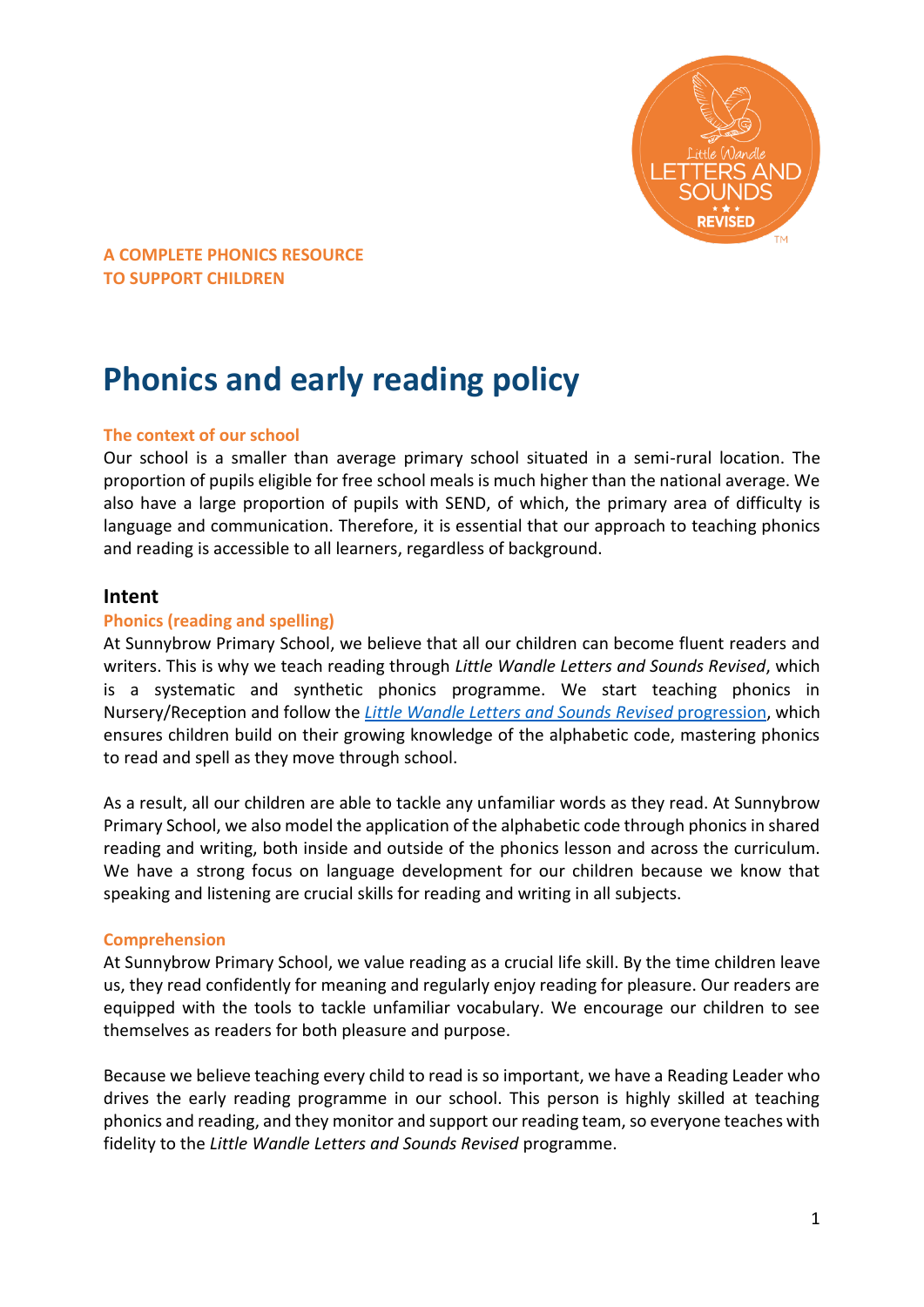

# **Implementation**

## **Foundations for phonics in Nursery**

- We provide a balance of child-led and adult-led experiences for all children that meet the curriculum expectations for 'Communication and language' and 'Literacy'. These include:
	- o sharing high-quality stories and poems
	- o learning a range of nursery rhymes and action rhymes
	- o activities that develop focused listening and attention, including oral blending
	- o attention to high-quality language.
- We ensure Nursery children are well prepared to begin learning grapheme-phoneme correspondences (GPCs) and blending in Reception.

## **Daily phonics lessons in Reception and Year 1**

- We teach phonics for 30 minutes a day. In Reception, we build from 10-minute lessons, with additional daily oral blending games, to the full-length lesson as quickly as possible. Each Friday, we review the week's teaching to help children become fluent readers.
- Children make a strong start in Reception: teaching begins in Week 2 of the Autumn term.
- We follow the *[Little Wandle Letters and Sounds Revised](https://www.littlewandlelettersandsounds.org.uk/wp-content/uploads/2021/06/Programme-Overview_Reception-and-Year-1.pdf)* expectations of progress:
	- o Children in Reception are taught to read and spell words using Phase 2 and 3 GPCs, and words with adjacent consonants (Phase 4) with fluency and accuracy.
	- o Children in Year 1 review Phase 3 and 4 and are taught to read and spell words using Phase 5 GPCs with fluency and accuracy.

## **Daily Keep-up lessons ensure every child learns to read**

- Any child who needs additional practice has daily Keep-up support, taught by a fully trained adult. Keep-up lessons match the structure of class teaching, and use the same procedures, resources and mantras, but in smaller steps with more repetition, so that every child secures their learning.
- We timetable daily phonics lessons for any child in Year 2 or 3 who is not fully fluent at reading or has not passed the Phonics Screening Check. These children urgently need to catch up, so the gap between themselves and their peers does not widen. We use the *Little Wandle Letters and Sounds Revised* assessments to identify the gaps in their phonic knowledge and teach to these using the Keep-up resources – at pace.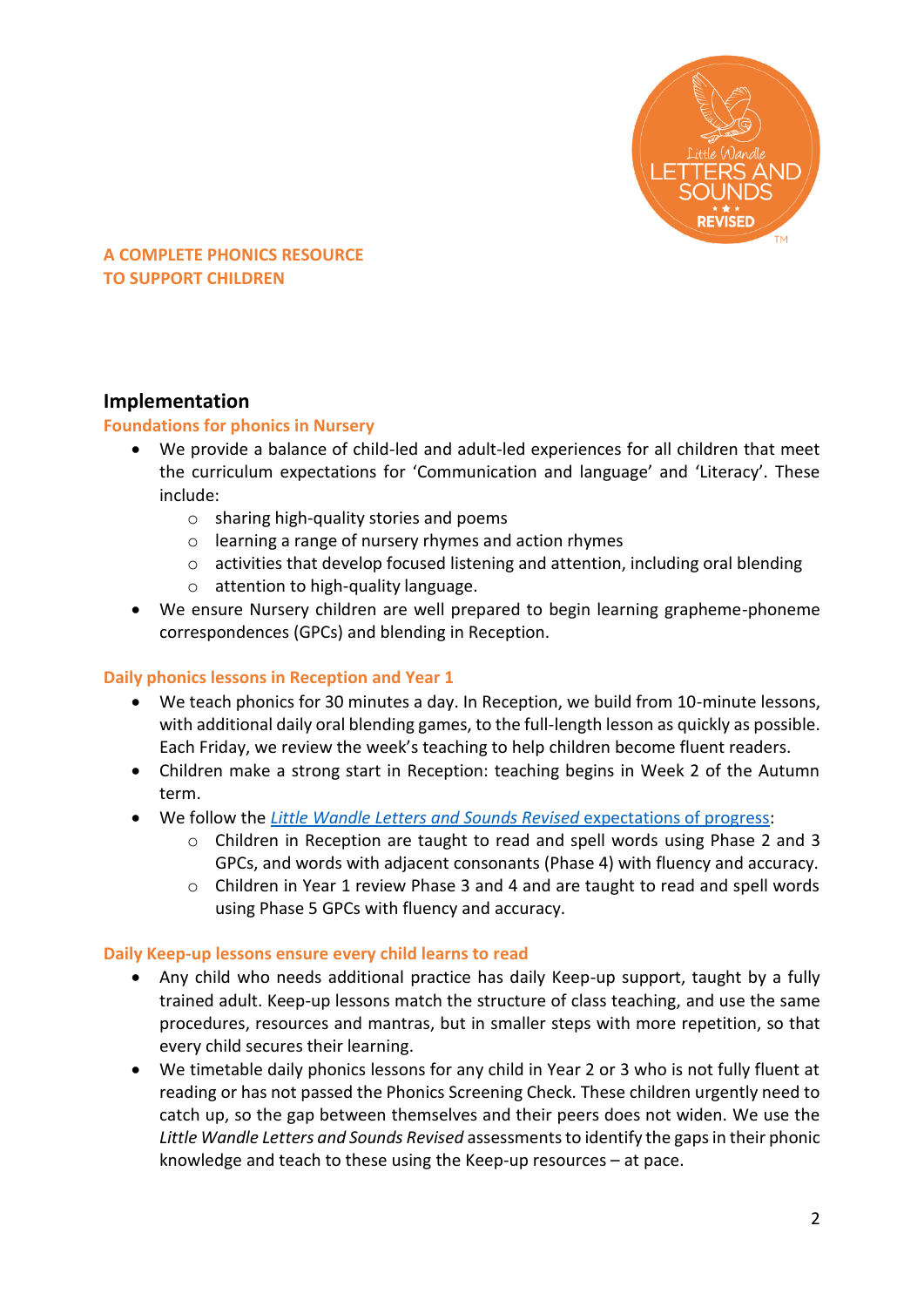

• If any child in Year 3 to 6 has gaps in their phonic knowledge when reading or writing, we plan phonics 'catch-up' lessons to address specific reading/writing gaps. These short, sharp lessons last 10 minutes and take place at least three times a week.

## **Teaching reading: Reading practice sessions three times a week**

- We teach children to read through reading practice sessions three times a week. These:
	- $\circ$  are taught by a fully trained adult to small groups of approximately six children
	- o use books matched to the children's secure phonic knowledge using the *Little Wandle Letters and Sounds Revised* assessments and book matching grids on pages 11–20 of ['Application of phonics to reading'](https://www.littlewandlelettersandsounds.org.uk/wp-content/uploads/2021/03/LS-KEY-GUIDANCE-APPLICATION-OF-PHONICS-FINAL-1.pdf)
	- o are monitored by the class teacher, who rotates and works with each group on a regular basis.
- Each reading practice session has a clear focus, so that the demands of the session do not overload the children's working memory. The reading practice sessions have been designed to focus on three key reading skills:
	- o decoding
	- $\circ$  prosody: teaching children to read with understanding and expression
	- o comprehension: teaching children to understand the text.
- In Reception these sessions start in Week 4. Children who are not yet decoding have daily additional blending practice in small groups, so that they quickly learn to blend and can begin to read books.
- In Year 2 and 3, we continue to teach reading in this way for any children who still need to practise reading with decodable books.

## **Home reading**

- The decodable reading practice book is taken home to ensure success is shared with the family.
	- o Reading for pleasure books also go home for parents to share and read to children.
	- o We use the *[Little Wandle Letters and Sounds Revised](https://www.littlewandlelettersandsounds.org.uk/resources/for-parents/)* parents' resources to engage our families and share information about phonics, the benefits of sharing books, how children learn to blend and other aspects of our provision, both online and through workshops.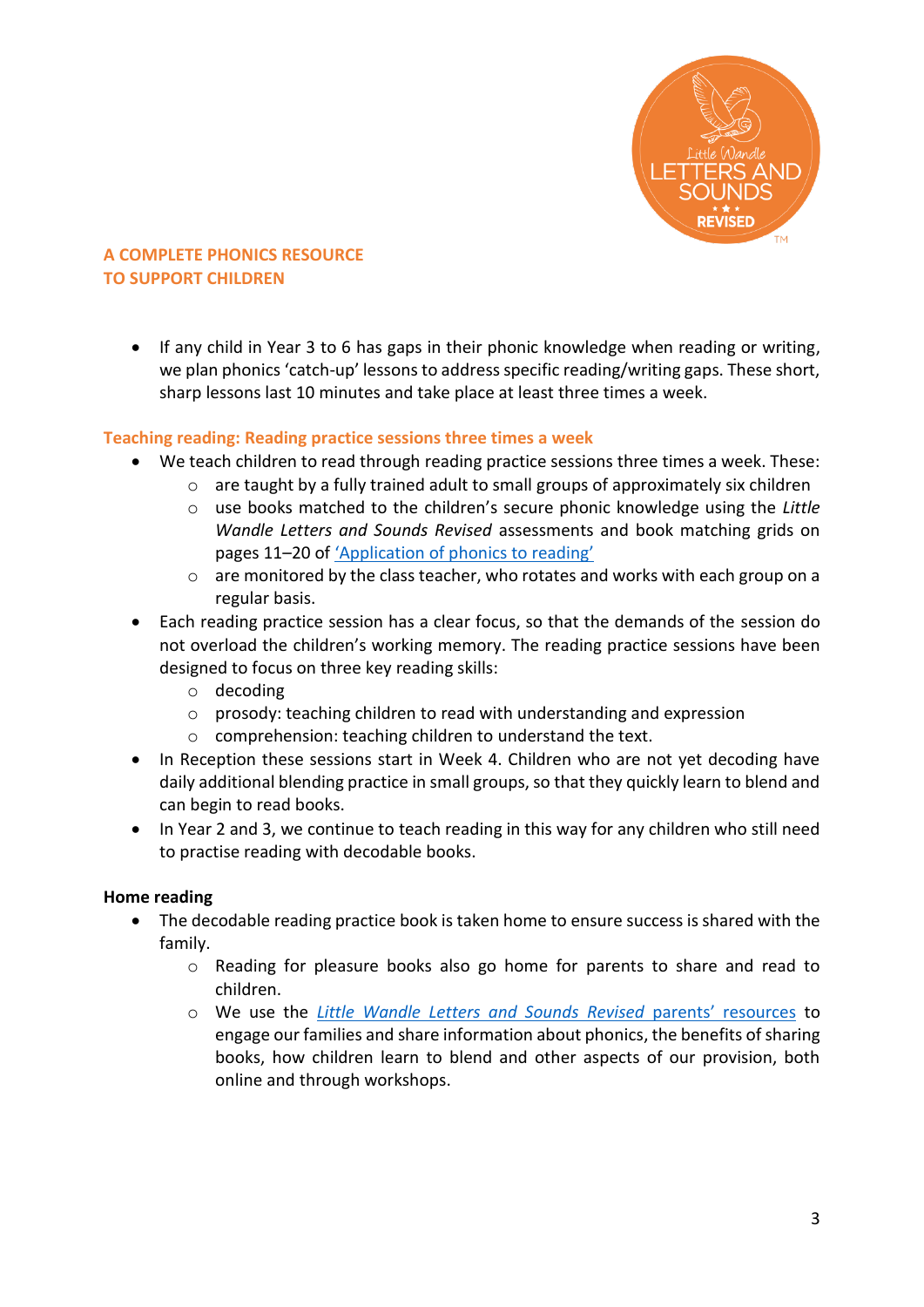

## **Additional reading support for vulnerable children**

 Children in Reception and Year 1 who are receiving additional phonics Keep-up sessions read their reading practice book to an adult daily.

## **Ensuring consistency and pace of progress**

- Every teacher in our school has been trained to teach reading, so we have the same expectations of progress. We all use the same language, routines and resources to teach children to read so that we lower children's cognitive load.
- Weekly content grids map each element of new learning to each day, week and term for the duration of the programme.
- Lesson templates, Prompt cards and How to videos ensure teachers all have a consistent approach and structure for each lesson.
- The Reading Leader and SLT use the Audit and Prompt cards to regularly monitor and observe teaching; they use the summative data to identify children who need additional support and gaps in learning.

## **Ensuring reading for pleasure**

*'Reading for pleasure is the single most important indicator of a child's success.'* (OECD 2002) *'The will influences the skill and vice versa.'* (OECD 2010)

We value reading for pleasure highly and work hard as a school to grow our Reading for Pleasure pedagogy.

- We read to children every day. We choose these books carefully as we want children to experience a wide range of books, including booksthat reflect the children at Sunnybrow Primary School and our local community as well as books that open windows into other worlds and cultures.
- Every classroom has an inviting book corner that encourages a love for reading. We curate these books and talk about them to entice children to read a wide range of books.
- In Nursery/Reception, children have access to the reading corner every day in their free flow time and the books are continually refreshed.
- Children from Nursery/Reception onwards have a home reading record. The parent/carer records comments to share with the adults in school and the adults will write in this on a regular basis to ensure communication between home and school.
- As the children progress through the school, they are encouraged to write their own comments and keep a list of the books/authors that they have read.
- Each class visits the local library every half term.